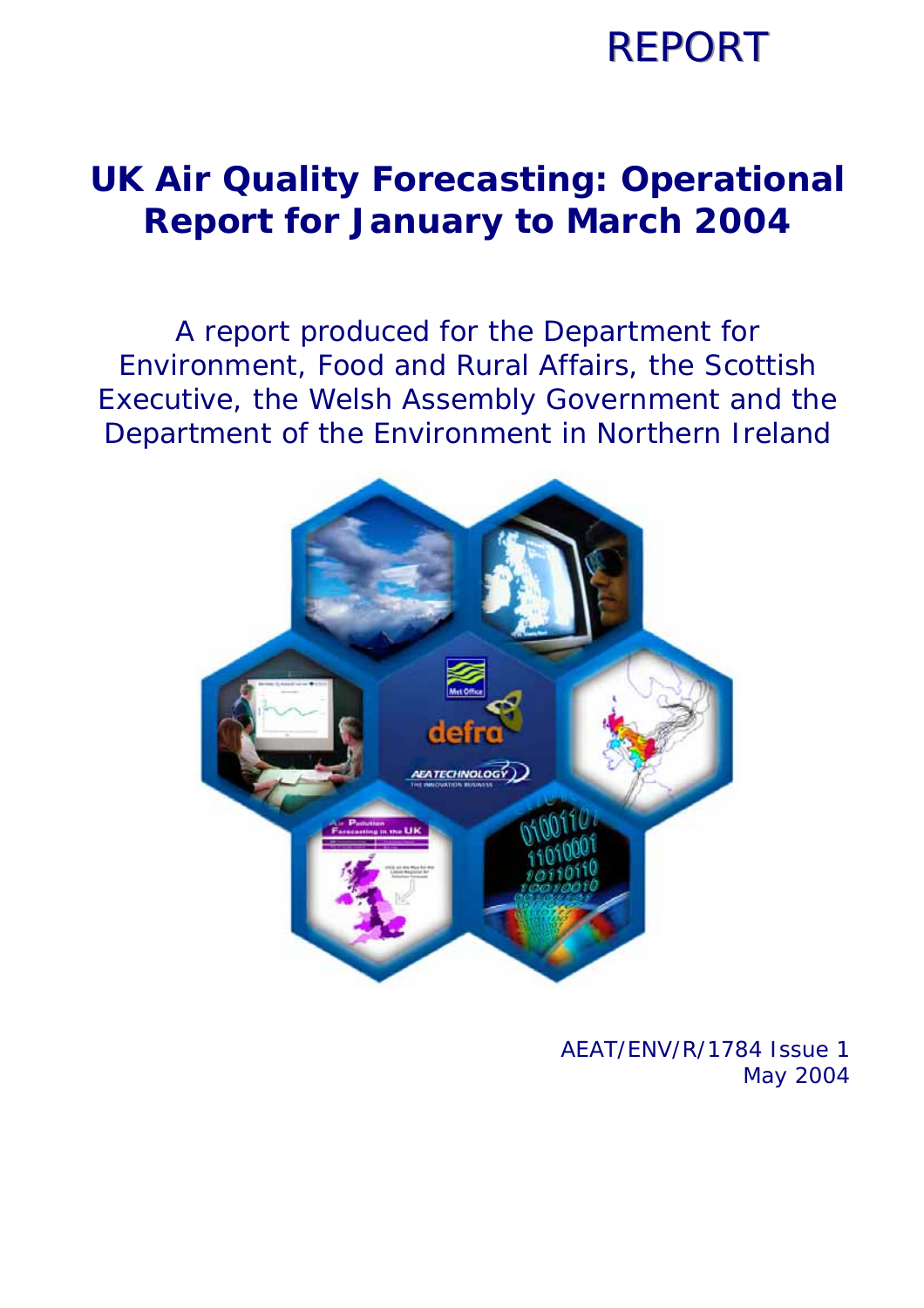### **UK Air Quality Forecasting: Operational Report for January to March 2004**

A report produced for the Department for Environment, Food and Rural Affairs, the Scottish Executive, the Welsh Assembly Government and the Department of the Environment in Northern Ireland

> AEAT/ENV/R/1784 Issue 1 May 2004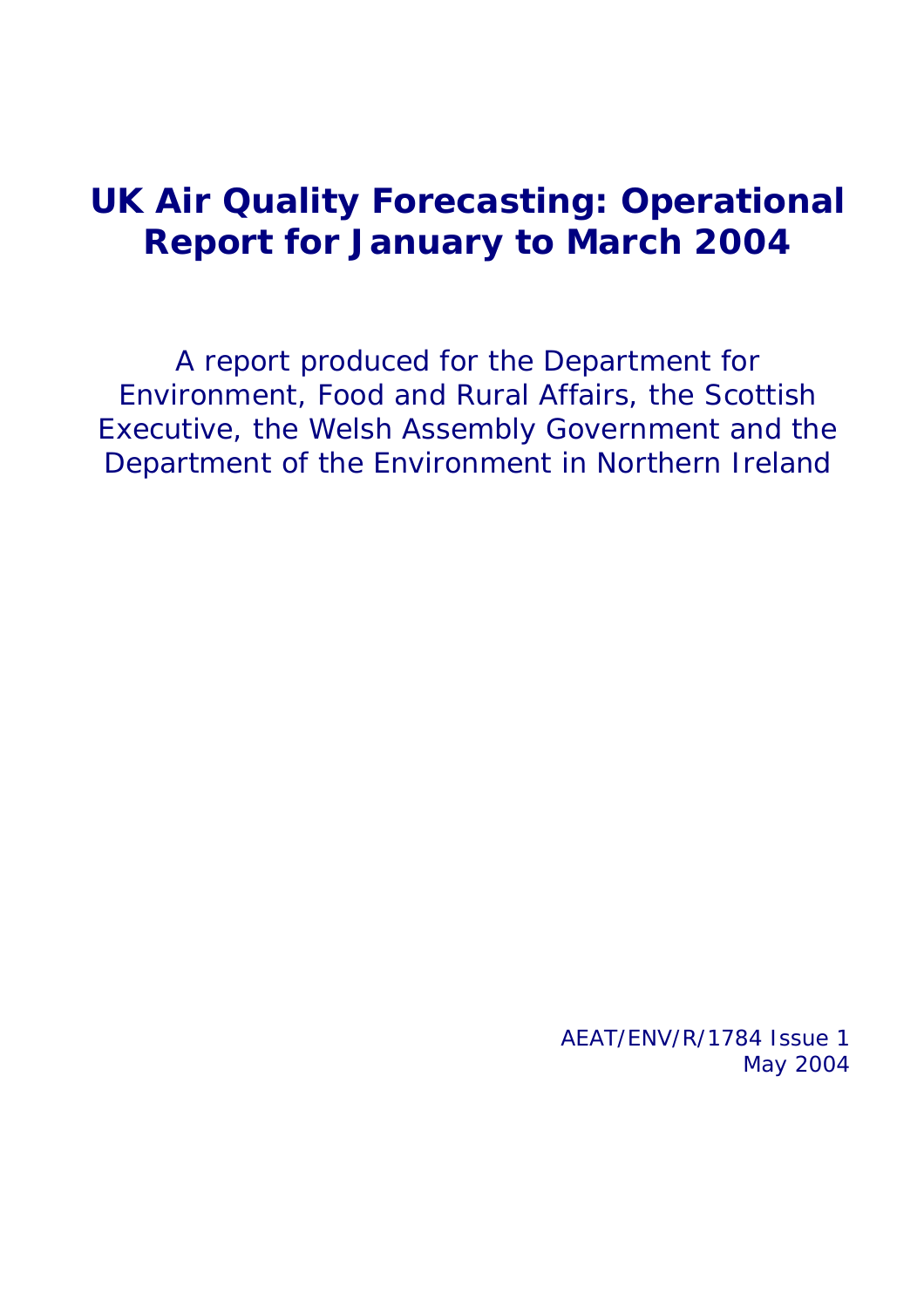| <b>Title</b>                                      | 2004                                                                                                                                                                                       | UK Air Quality Forecasting: Operational Report for January to March                                                                   |             |  |  |  |  |  |  |
|---------------------------------------------------|--------------------------------------------------------------------------------------------------------------------------------------------------------------------------------------------|---------------------------------------------------------------------------------------------------------------------------------------|-------------|--|--|--|--|--|--|
| Customer                                          | Environment in Northern Ireland                                                                                                                                                            | Department for Environment Food and Rural Affairs, the Scottish<br>Executive, the Welsh Assembly Government and the Department of the |             |  |  |  |  |  |  |
| <b>Customer reference</b>                         | EPG 1/3/179                                                                                                                                                                                |                                                                                                                                       |             |  |  |  |  |  |  |
| Confidentiality,<br>copyright and<br>reproduction | Copyright AEA Technology plc.<br>All rights reserved.<br>Enquiries about copyright and reproduction should be addressed to the<br>Commercial Manager, AEA Technology plc.                  |                                                                                                                                       |             |  |  |  |  |  |  |
| File reference                                    | ED45099                                                                                                                                                                                    |                                                                                                                                       |             |  |  |  |  |  |  |
| <b>Report number</b>                              | AEAT/ENV/R/1784 Issue 1                                                                                                                                                                    |                                                                                                                                       |             |  |  |  |  |  |  |
| <b>Report status</b>                              | Issue 1                                                                                                                                                                                    |                                                                                                                                       |             |  |  |  |  |  |  |
|                                                   | AEA Technology plc<br>Netcen<br>E4<br>Culham<br>Abingdon<br><b>OX14 3ED</b><br>Telephone 0870 190 6499<br>Facsimile 0870 190 6607<br>Netcen is an operating division of AEA Technology plc | AEA Technology is certificated to BS EN ISO9001: (1994)                                                                               |             |  |  |  |  |  |  |
|                                                   | Name                                                                                                                                                                                       | Signature                                                                                                                             | Date        |  |  |  |  |  |  |
| <b>Author</b>                                     | Jaume Targa                                                                                                                                                                                |                                                                                                                                       | 07 May 2004 |  |  |  |  |  |  |
| <b>Reviewed by</b>                                | Paul Willis                                                                                                                                                                                |                                                                                                                                       |             |  |  |  |  |  |  |
| <b>Approved by</b>                                | Jon Bower                                                                                                                                                                                  |                                                                                                                                       | 10 May 2004 |  |  |  |  |  |  |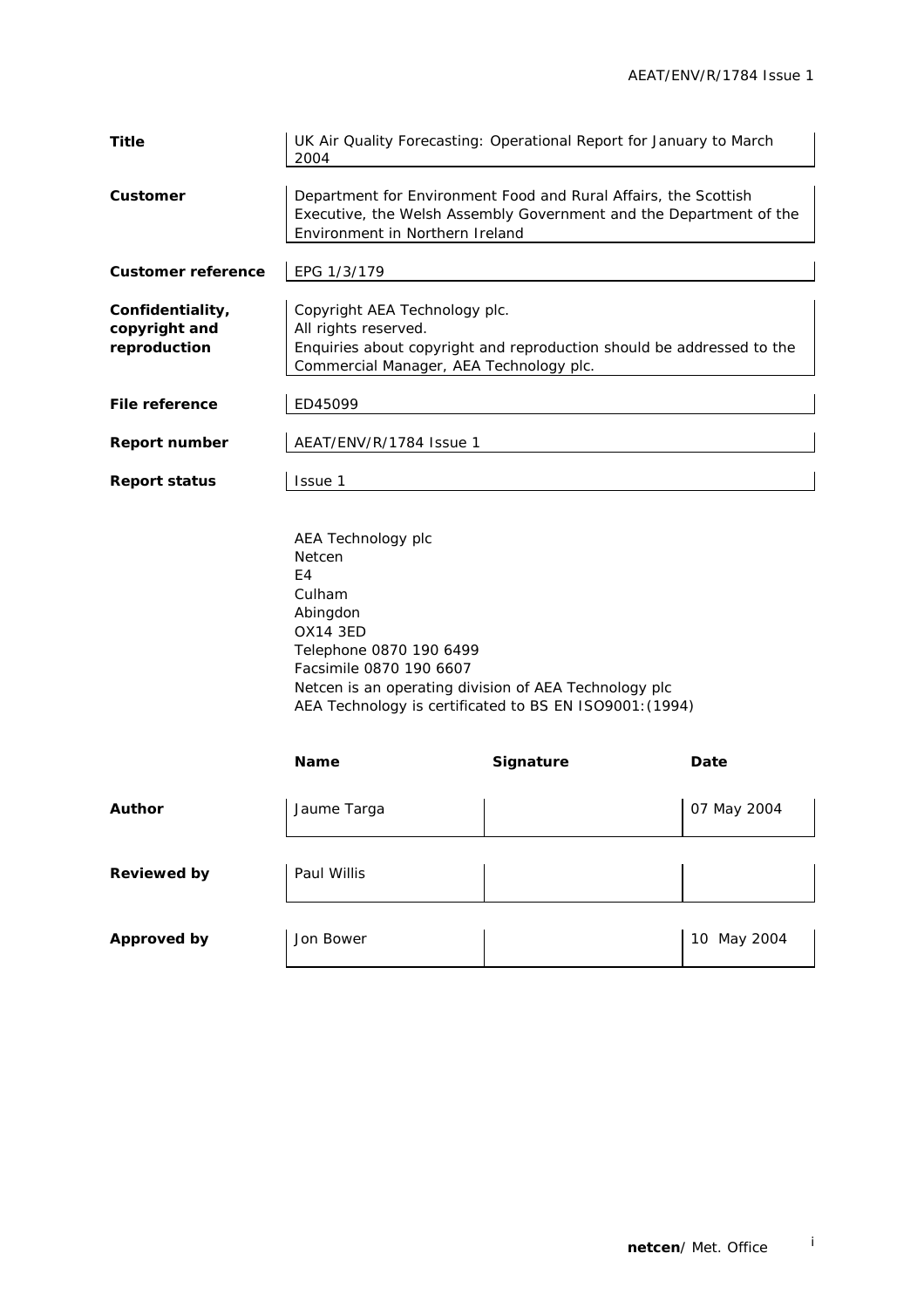### **Executive Summary**

This report covers the operational activities carried out by Netcen and the Met Office on the UK Air Quality Forecasting Contract from January to March 2004. The work is funded by the Department for Environment Food and Rural Affairs, the Scottish Executive, Welsh Assembly Government and the Department of the Environment in Northern Ireland.

During this period, there were a total of 6 localised events on which 'HIGH' air pollution was recorded across the network. These HIGH periods are recorded within the forecasting success calculations. The forecasting success and accuracy for this quarter for HIGH and MODERATE episodes is summarised in Table 1 below. The poor success and accuracy of these HIGH recordings are due to their  $PM_{10}$  and  $SO_2$  nature- which is always unpredictable- and because these were very localised events.

#### **Table 1 – Forecast success/accuracy for incidents1 above 'HIGH' and above 'MODERATE',January 1st to March 31st 2004**

|                    |           | <b>HIGH</b> | <b>MODERATE</b> |                      |  |  |  |
|--------------------|-----------|-------------|-----------------|----------------------|--|--|--|
| <b>Region/Area</b> | % success | % accuracy  |                 | % success % accuracy |  |  |  |
| <b>Zones</b>       |           |             | 139             |                      |  |  |  |
| Agglomerations     |           |             | LOO             |                      |  |  |  |

We continue to research ways of improving the air pollution forecasting system by:

- 1. Investigating ways of using automatic software systems to streamline the activities within the forecasting process, thus allowing forecasters to spend their time more efficiently considering the most accurate forecasts.
- 2. Researching the chemistry used in our models, in particular the  $NO<sub>x</sub>$ -> $NO<sub>2</sub>$  conversion used in NAME, and the chemical schemes for secondary  $PM_{10}$  and ozone.
- 3. Improve the NAME model runs which can be used for ad-hoc analysis, in particular with regard to investigating the possible long-range transport of PM<sub>10</sub> pollution from forest fires in Russia and the long-range transport of particles from Saharan Dust Storms.
- 4. Improving and updating the emissions inventories used in our models.

ł

There were no reported breakdowns between January and March and all bulletins were delivered to the Air Quality Communications contractor on time.

During this period, no new ad-hoc reports were presented to Defra and the Devolved Administrations.

<sup>&</sup>lt;sup>1</sup> Note that the calculations of accuracy and success rates are based on a success being ±1 of the measured index and that it is possible to record rates in excess of 100% rather than 'true' percentages.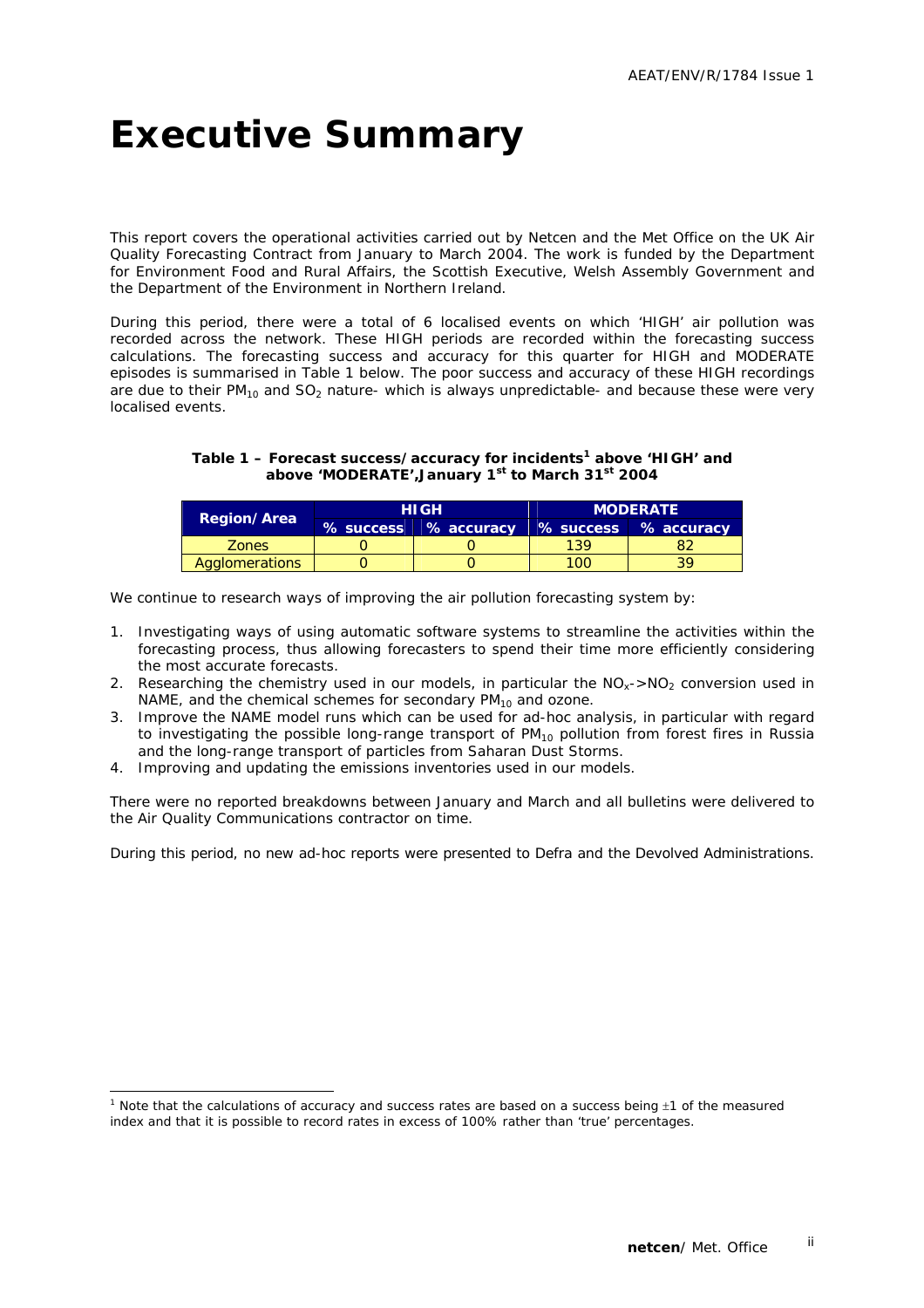### **Contents**

|                | <b>Executive Summary</b>                                    | ii                      |
|----------------|-------------------------------------------------------------|-------------------------|
| $\mathbf 1$    | <b>Introduction</b>                                         | $\overline{\mathbf{4}}$ |
| 2 <sup>1</sup> | New developments during this period                         | 5                       |
| $\mathbf{3}$   | Analysis of forecasting success rate                        | 5                       |
|                | FORECAST ANALYSIS FOR JANUARY 1ST TO MARCH 31ST 2004<br>3.1 | 6                       |
| 4              | <b>Breakdowns in the service</b>                            | 13                      |
| 5              | <b>Additional or enhanced forecasts</b>                     | 13                      |
| 6              | <b>Ad-hoc services</b>                                      | 13                      |
| $\mathbf{7}$   | <b>Ongoing research</b>                                     | 13                      |
| 8              | Forward work plan for April to June 2004                    | 14                      |
| 9              | Hardware and software inventory                             | 14                      |
|                | <b>Appendix 1 - Air Pollution Index</b>                     | 15                      |
|                |                                                             |                         |

**Appendix 2 - Forecasting Zones and Agglomerations 17**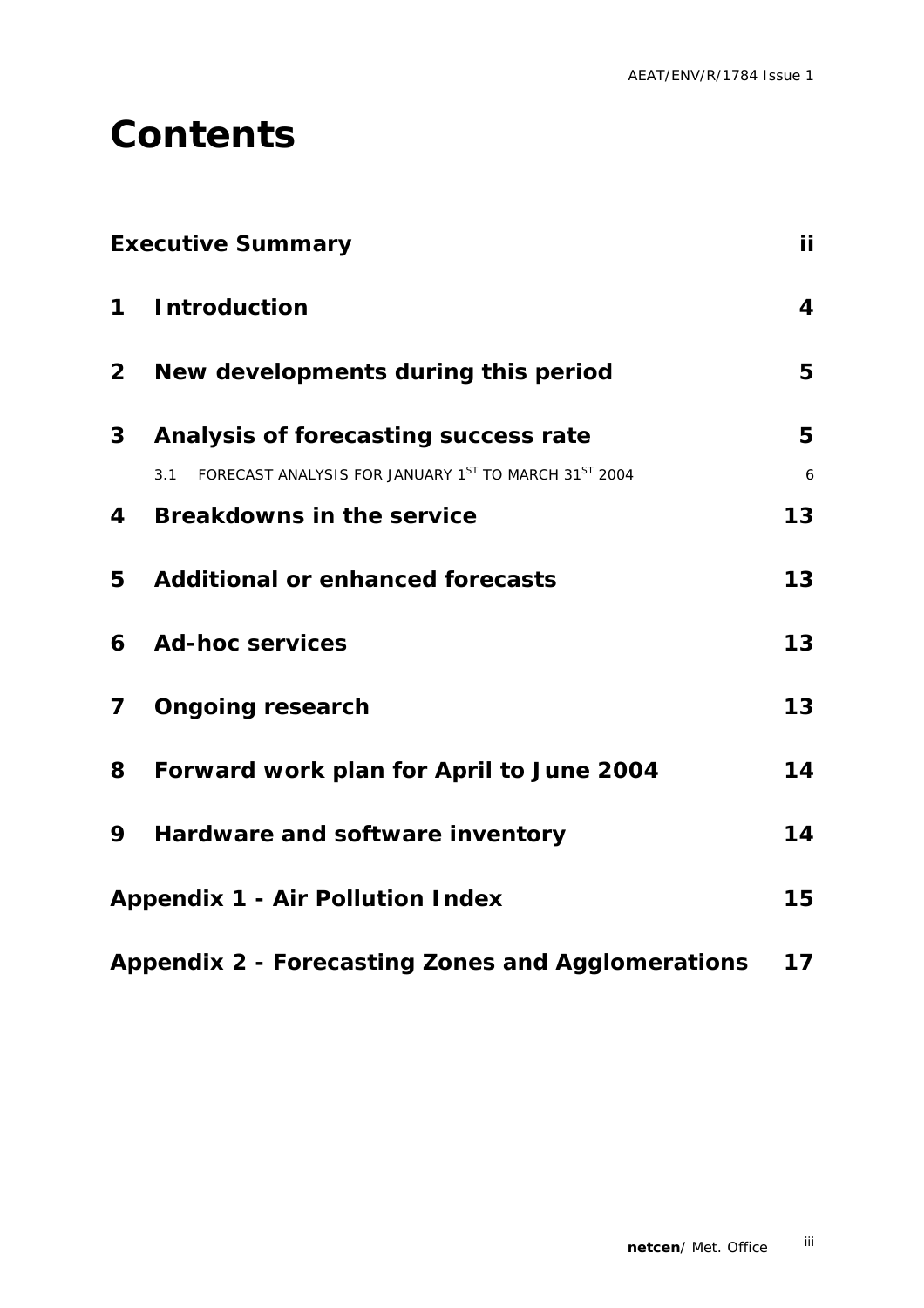## **1 Introduction**

A forecast of the following day's air pollution is prepared every day by Netcen, in collaboration with the Met Office. The forecast consists of a prediction of the air pollution descriptor for the worst-case situation in 16 zones and 16 agglomerations over the following 24-hours. Forecasts can be updated and disseminated through Teletext, the World Wide Web and a Freephone telephone number at any time of day, but the most important forecast of the day is the "daily media forecast". This is prepared at 3.00 p.m. for uploading to the internet and Air Quality Communications contractor before 4.00 p.m. each day; it is then included in subsequent air quality bulletins for the BBC, newspapers and many other interested organisations.

This report covers the media forecasts issued between 1<sup>st</sup> January and 31<sup>st</sup> March 2004. Results from forecasting models are available each day and are used in constructing the forecast. The forecasters issue predictions for rural, urban background and roadside environments but, for the purposes of this report, these have been combined into a single "worst-case" category.

Twice every week, on Tuesdays and Fridays, we also provide a long-range pollution outlook. This takes the form of a short piece of text that is emailed to around twenty recipients in Defra and other government Departments, together with the BBC weather forecasters. The outlook is compiled by examining output from our pollution models- which currently extend to 3 days ahead- and by assessing the long-term weather situation.

We continue to provide a comprehensive quality control system to ensure that the 5-day forecasts provided by the Met. Office to the BBC are consistent with the "daily media forecasts" and long-range pollution outlook provided by Netcen for Defra and the DAs. The BBC requires 5-day air pollution index forecasts for 230 UK towns and cities on their BBC Online service. The quality control work is carried out at around 3.00 p.m. daily, with the forecast updating onto the BBC Online Web site at 4.00 a.m. the following morning.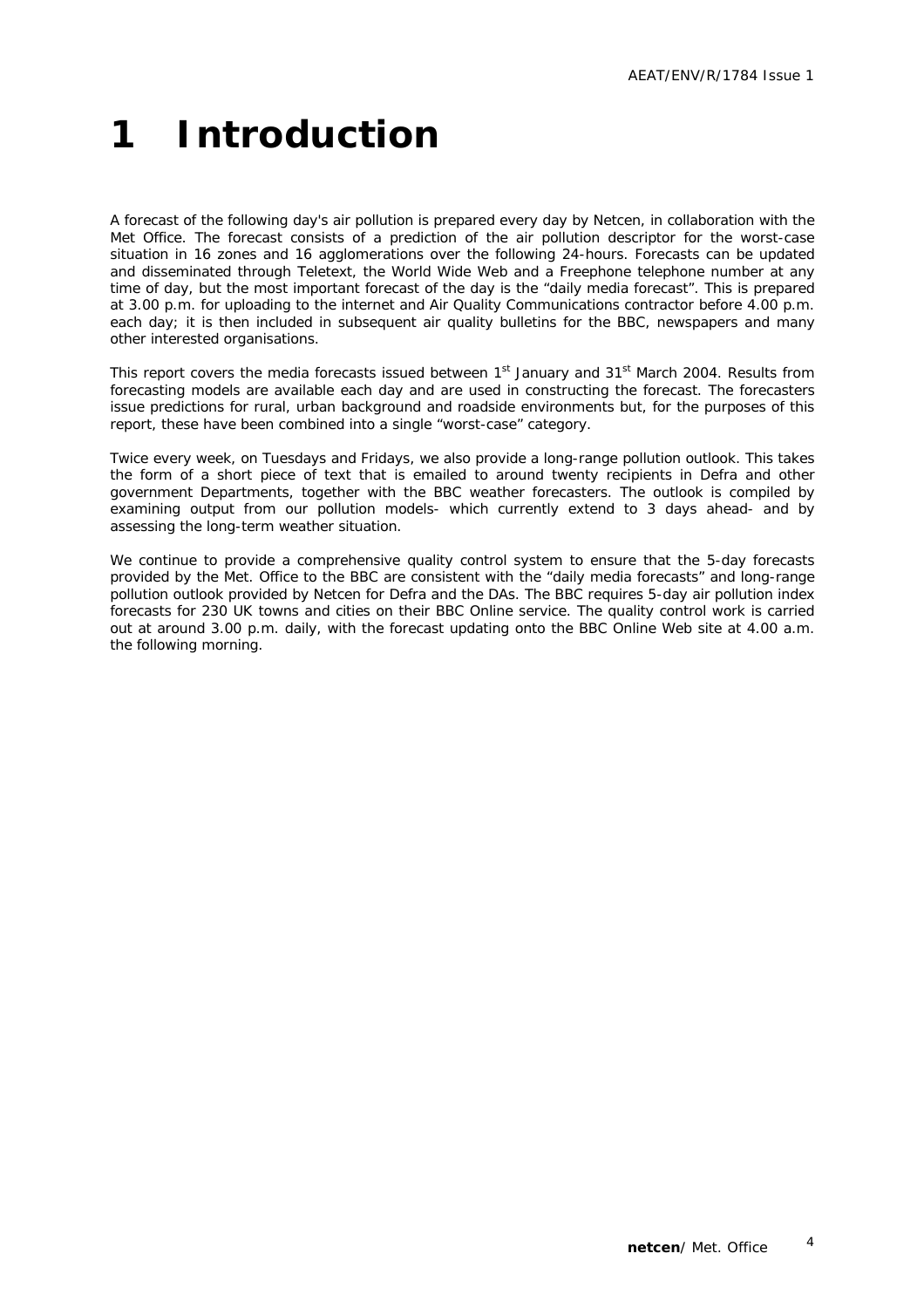### **2 New developments during this period**

During the first quarter in 2004, there have not been any new developments to report.

### **3 Analysis of forecasting success rate**

Analysis of the forecasting performance is carried out for each of the 16 zones and 16 agglomerations used in the daily forecasting service. Further details of these zones and agglomerations are presented in Appendix 2. Forecasting performance is analysed for a single, general pollutant category rather than for each individual pollutant and has been aligned to the forecasting day (a forecasting day runs from the issue time, generally 3 pm). This analysis of forecasting performance is based on provisional data, as used in the daily forecasting process. Any obviously faulty data have been removed.

The analysis treats situations where the forecast index was within ±1 of the measured index as a successful prediction, as this is the accuracy we aim to obtain in the forecast. Because the calculations of accuracy and success rates are based on a success being ±1 of the measured index, it is possible to record rates in excess of 100% rather than 'true' percentages. Further details of the text descriptions and index code used for the forecasting are given in Appendix 1.

The forecasting success rates for each zone and agglomeration for January – March 2004 are presented in Tables 3.1 (forecasting performance in zones) and 3.2 (forecasting performance in agglomerations) for 'HIGH' days. Table 3.5 provides a summary for each pollutant of the number of days on which HIGH and above pollution was measured, the maximum exceedence concentration and the day and site at which it was recorded. The forecasting performance Tables 3.1 and 3.2 provide details of the number of days:

- The number of 'HIGH' days measured in the PROVISIONAL data
- The number of 'HIGH' days forecast
- The number of days with a correct forecast of 'HIGH' air pollution, within an agreement of  $\pm 1$ index value. A HIGH forecast is recorded as correct if air pollution is measured HIGH and the forecast is within  $\pm 1$  index value, or it is forecast HIGH and the measurement is within  $\pm 1$  index value. For example measured index 7 with forecast index 6 counts as correct, as does measured index 6 with forecast index 7.
- The number of days when 'HIGH' air pollution was forecast ('f' in the tables) but not measured ('m') on the following day to within an agreement of 1 index value.
- The number of days when 'HIGH' air pollution was measured ('m') but had not been forecast ('f') to within an agreement of 1 index value.

The two measures of forecasting performance used in this report are the 'success rate' and the 'forecasting accuracy'.

The *forecast success rate* (%) is calculated as:

(Number of episodes successfully forecast/total number of episodes measured)x 100

#### The *forecast accuracy* (%) is calculated as:

 (Number of episodes successfully forecast/[Number of successful forecasts + number of wrong forecasts]) x 100

The forecasting success rates for 'MODERATE' days or above for each zone and agglomeration are presented in tables 3.3 (zones) and table 3.4 (agglomerations). Table 3.3 and 3.4 give the same information as table 3.1 and 3.2 but for 'MODERATE' days and above.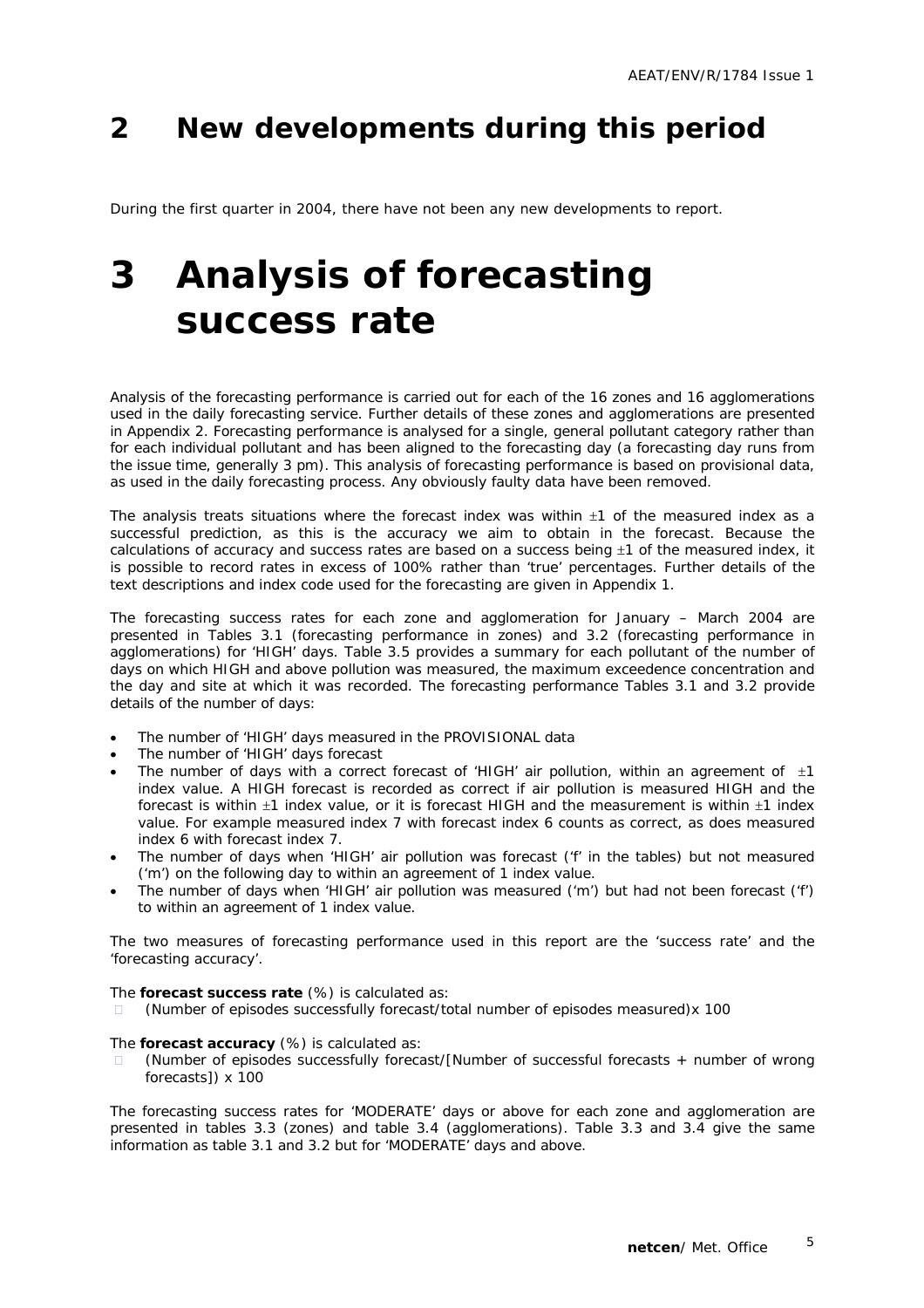### **3.1 FORECAST ANALYSIS FOR JANUARY 1ST TO MARCH 31ST 2004**

| <b>ZONES</b>    | Central<br>Scotland | East<br><b>Mids</b> | Eastern | Greater  <br> London   Highland | <b>North</b><br>East | <b>North</b><br>East<br>Scotland |              | North North West<br>&<br>and Wales Merseyside | Northern Scottish South South South |     |     |     |     | West | Yorkshire & Overall<br>Ireland Borders East Wales West Midlands Humberside |  |
|-----------------|---------------------|---------------------|---------|---------------------------------|----------------------|----------------------------------|--------------|-----------------------------------------------|-------------------------------------|-----|-----|-----|-----|------|----------------------------------------------------------------------------|--|
| measured days   |                     |                     |         |                                 |                      | 0                                | 0            |                                               |                                     |     |     |     |     | 0    |                                                                            |  |
| forecasted days |                     |                     |         |                                 |                      | 0                                | 0            |                                               |                                     |     |     |     |     | 0    |                                                                            |  |
| ok (f and m)    |                     |                     |         |                                 |                      | 0                                | 0            | 0                                             |                                     |     |     |     |     | 0    |                                                                            |  |
| wrong (f not m) |                     |                     |         |                                 |                      | 0                                | 0            |                                               |                                     |     |     |     |     | 0    |                                                                            |  |
| wrong (m not f) |                     |                     |         |                                 |                      | 0                                | $\mathbf{0}$ |                                               |                                     |     |     |     |     | 0    |                                                                            |  |
| success %       |                     | 100                 | 00      | 100                             | 100                  | 100                              | 100          | 0                                             | 100                                 | 100 | 100 | 100 | 100 | 100  | 100                                                                        |  |
| accuracy %      |                     |                     |         |                                 | $\overline{0}$       | 0                                | $\mathbf 0$  |                                               |                                     |     |     |     |     |      |                                                                            |  |

#### **Table 3.1 - Forecast Analysis for UK Zones 'HIGH' band and above\***

#### **Table 3.2 - Forecast Analysis for UK Agglomerations 'HIGH' band and above\***

| AGGLOMERATIONS   Belfast UA   Brighton/Worthing/ |     | ---<br>Littlehampton | <b>Bristol UA</b> | <b>Cardiff UA</b> | Edinburgh UA | Glasgow UA | <b>Greater Manchester</b><br><b>UA</b> | Leicester UA | Liverpool UA |
|--------------------------------------------------|-----|----------------------|-------------------|-------------------|--------------|------------|----------------------------------------|--------------|--------------|
| measured days                                    |     |                      |                   |                   |              |            |                                        |              |              |
| forecasted days                                  |     |                      |                   |                   |              |            |                                        |              |              |
| ok (f and m)                                     |     |                      |                   |                   |              |            |                                        |              |              |
| wrong (f not m)                                  |     |                      |                   |                   |              |            |                                        |              |              |
| wrong (m not f)                                  |     |                      |                   |                   |              |            |                                        |              |              |
| success %                                        | 100 | 100                  | 100 <sup>1</sup>  | 100               | 100          | 100        | 100                                    | 100          | 100          |
| accuracy %                                       |     |                      |                   |                   |              |            |                                        |              |              |

| <b>AGGLOMERATIONS</b> | Nottingham UA | Portsmouth UA | Sheffield UA | Swansea UA | Tyneside | West Midlands UA | West Yorkshire UA | <b>Overall</b> |
|-----------------------|---------------|---------------|--------------|------------|----------|------------------|-------------------|----------------|
| measured days         |               |               |              |            |          |                  |                   |                |
| forecasted days       |               |               |              |            |          |                  |                   |                |
| ok (f and m)          |               |               |              |            |          |                  |                   |                |
| wrong (f not m)       |               |               |              |            |          |                  |                   |                |
| wrong (m not f)       |               |               |              |            |          |                  |                   |                |
| success %             | 100           | 100           | 100          |            | 100      | 100              | 100               |                |
| accuracy %            |               |               |              |            |          |                  |                   |                |

**\* All performance statistics are based on provisional data. Obviously incorrect data due to instrumentation faults have been removed from the analyses.** 

 **Please refer to the start of section 3 for an explanation of the derivation of the various statistics, figures >100 % may occur.**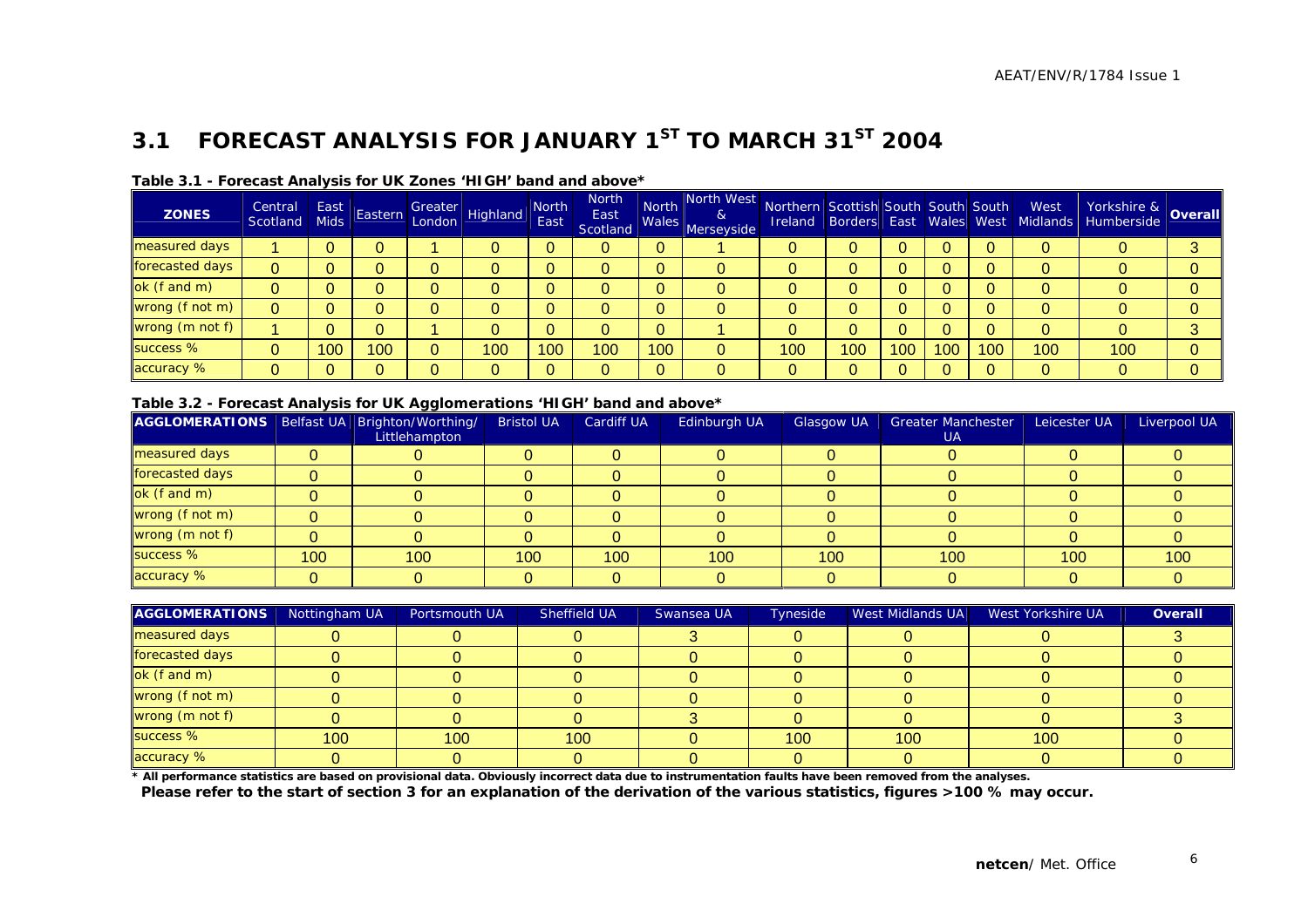| <b>ZONES</b>    | Central<br>Scotland | East<br><b>Mids</b> | Eastern | Greater<br>London | Highland | <b>North</b><br>East | <b>North</b><br>East<br>Scotland | North<br>Wales | North West<br>&<br>Merseyside | Northern Scottish South South South<br>Ireland |     |     |     |     | West<br>Borders East Wales West Midlands | Yorkshire & Overall<br>Humberside |     |
|-----------------|---------------------|---------------------|---------|-------------------|----------|----------------------|----------------------------------|----------------|-------------------------------|------------------------------------------------|-----|-----|-----|-----|------------------------------------------|-----------------------------------|-----|
| measured days   | 4                   |                     | 12      | 23                | 21       | 13                   | 13                               | 0              | 3                             | 19                                             |     | 24  |     |     |                                          | 28                                | 175 |
| forecasted days |                     |                     | I8      | 24                | 15       | -4                   | 8                                | 0              | 4                             |                                                |     | 18  | 12  |     | 13                                       | 8                                 | 160 |
| ok (f and m)    | ົ                   |                     | 22      | 32                | 28       | 16                   | 17                               | 0              | 4                             | 21                                             |     | 31  |     | 12  | 6                                        | 30                                | 243 |
| wrong (f not m) |                     |                     |         |                   |          | д                    | 痴                                |                |                               |                                                |     |     |     |     | 9                                        | $\bullet$                         | 40  |
| wrong (m not f) | $\bullet$           |                     |         |                   |          |                      | υ                                | 0              | ≘<br>∠                        |                                                |     |     |     |     |                                          |                                   | 13  |
| success %       | 50                  | 275                 | 83      | 139               | 133      | 123                  | 131                              | 100            | 133                           | 11                                             | 100 | 129 | 100 | 171 | 200                                      | 107                               | 139 |
| accuracy %      | 40                  | 73.                 | 85      | 84                | 93       | 76                   | 89                               | $\mathbf{0}$   | 57                            | 95                                             |     | 84  | 85  | 86  | 40                                       | 88                                | 82  |

#### **Table 3.3 - Forecast Analysis for UK Zones 'MODERATE' band and above\***

#### **Table 3.4 - Forecast Analysis for UK Agglomerations 'MODERATE' band and above\***

| AGGLOMERATIONS   Belfast UA   Brighton/Worthing/ |     |               | <b>Bristol UA</b> | <b>Cardiff UA</b> | Edinburgh UA | <b>Glasgow UA</b> | <b>Greater Manchester</b> | Leicester UA | Liverpool UA |
|--------------------------------------------------|-----|---------------|-------------------|-------------------|--------------|-------------------|---------------------------|--------------|--------------|
|                                                  |     | Littlehampton |                   |                   |              |                   | UA.                       |              |              |
| measured days                                    |     |               |                   |                   |              |                   |                           |              |              |
| forecasted days                                  |     |               |                   |                   |              |                   |                           |              |              |
| ok (f and m)                                     |     |               |                   |                   |              |                   |                           |              |              |
| wrong (f not m)                                  |     |               |                   |                   |              |                   |                           |              |              |
| wrong (m not f)                                  |     |               |                   |                   |              |                   |                           |              |              |
| success %                                        | 133 | 100           |                   | 50                | 100          | 120               | 100                       | 100          | 133          |
| accuracy %                                       | 100 |               |                   |                   | 100          | 86                | 56                        | 13           | 100          |

| <b>AGGLOMERATIONS</b> | Nottingham UA | Portsmouth UA | Sheffield UA | Swansea UA | <b>Tyneside</b> | <b>West Midlands UA</b> | <b>West Yorkshire UA</b> | <b>Overall</b> |
|-----------------------|---------------|---------------|--------------|------------|-----------------|-------------------------|--------------------------|----------------|
| measured days         |               |               |              |            |                 |                         |                          |                |
| forecasted days       |               |               |              | 10         |                 |                         |                          |                |
| ok (f and m)          |               |               |              |            |                 |                         |                          |                |
| wrong (f not m)       |               |               |              |            |                 |                         |                          | 49             |
| wrong (m not f)       |               |               |              |            |                 |                         |                          |                |
| success %             | 100           | 100           | 100          | 73         | 100             | 150                     | 100                      | 100            |
| accuracy %            |               |               | 50           | 38         |                 | 33                      |                          | 39             |

**\* All performance statistics are based on provisional data. Obviously incorrect data due to instrumentation faults have been removed from the analyses.** 

 **Please refer to the start of section 3 for an explanation of the derivation of the various statistics, figures >100 % may occur.**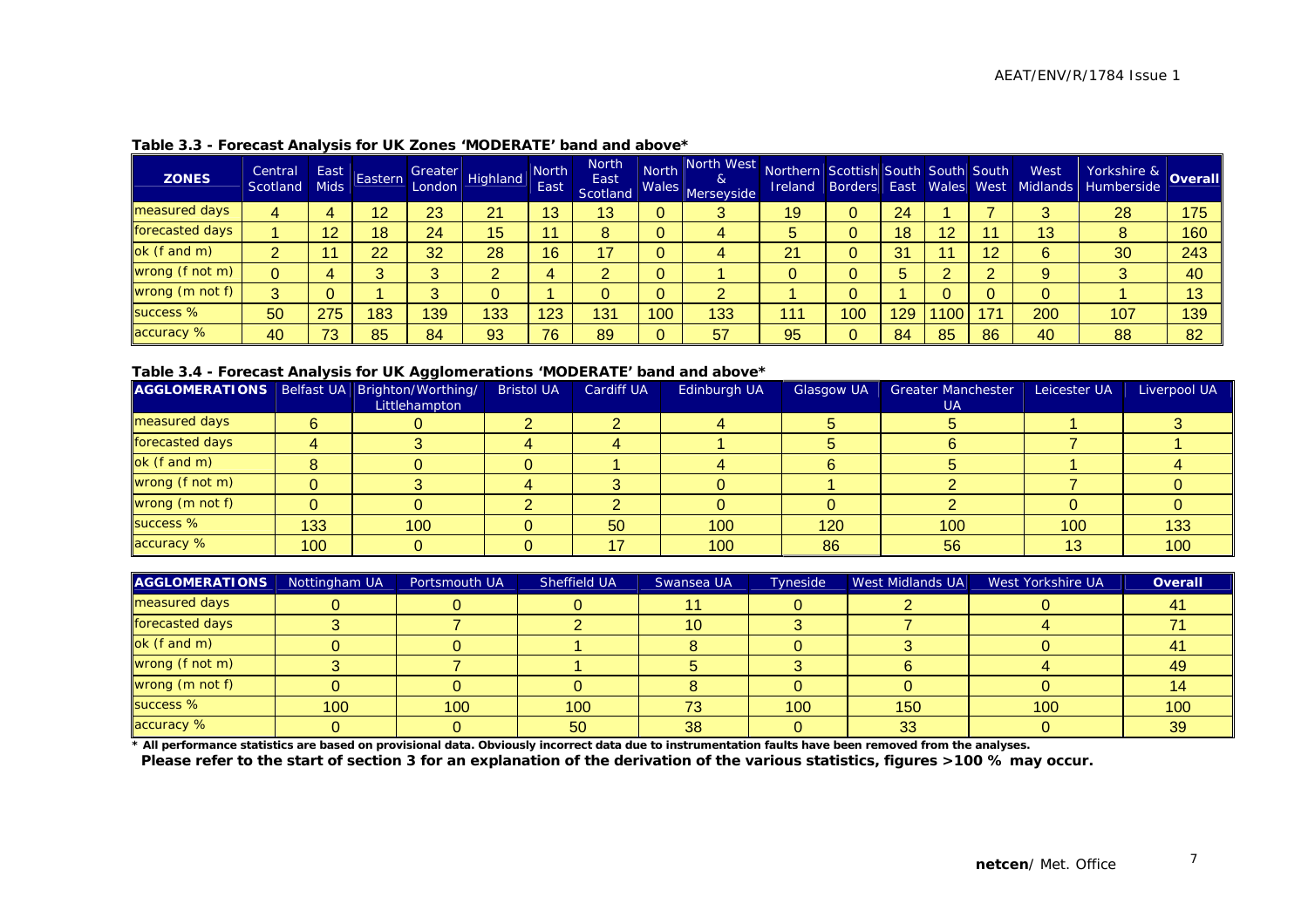| <b>Pollutant</b>    | <b>High</b><br>days | <b>Moderate</b><br>days | <b>Maximum</b><br>concentration | <b>Site with max</b><br>concentration        | Zones or<br>Agglomeration              | Date of<br>max conc. |
|---------------------|---------------------|-------------------------|---------------------------------|----------------------------------------------|----------------------------------------|----------------------|
| Ozone               |                     | 51                      | $122 \mu$ gm <sup>-3</sup>      | <b>Lullington Heath</b><br><b>Wicken Fen</b> | South east<br>East Anglia              | 30/03/04             |
| $PM_{10}$<br>(teom) | 7                   | 28                      | 101 $\mu$ gm <sup>-3</sup>      | Preston                                      | <b>Preston UA</b>                      | 05/02/04             |
| NO <sub>2</sub>     |                     | 5                       | 436 µgm <sup>-3</sup>           | London A3<br>Roadside                        | <b>Greater London UA</b>               | 30/03/04             |
| SO <sub>2</sub>     | $\overline{2}$      | 4                       | 821 µgm <sup>-3</sup>           | <b>Salford Eccles</b>                        | <b>Greater Manchester</b><br><b>UA</b> | 01/03/04             |
| CO                  | $=$                 |                         |                                 |                                              |                                        |                      |

**Table 3.5 – Summary of episodes January to March 2004** 

\* Maximum concentration relate to 8 hourly running mean or hourly mean for ozone, 24 hour running mean for PM<sub>10</sub>, hourly mean for  $NO<sub>2</sub>$ , 15 minute mean for  $SO<sub>2</sub>$  and 8 hour running mean for CO.

#### **General Observations**

The first quarter of 2004 has been characterised by localised events rather than regional episodes. There have been seven HIGH days due to  $PM_{10}$  and two due to sulphur dioxide. MODERATE levels of PM<sub>10</sub> have been scattered throughout the period and MODERATE levels of ozone have been more persistent towards the second half of the quarter. Figures  $3.1 - 3.3$  show the trends of pollutants in graphical form. A site-by-site breakdown is given in Figure 3.4.

#### **O3**

Ozone did not reach HIGH levels during this period. The highest recorded level of 122  $\mu$ gm<sup>-3</sup> was at both Lullington Heath and Wicken Fen on the 30<sup>th</sup> March. Fifty one days were characterised by levels of MODERATE pollution due to ozone. Stations measuring the highest number of MODERATE days were Straith Vaich (20), Wirral Tranmere (19), Rochester (16), Redcar (13), Aberdeen (12) and Weybourne (11). MODERATE levels of ozone were recorded more frequently during the second part of this first quarter. Figure 3.1 shows the trends in ozone levels over this period.

#### **PM10**

 $PM_{10}$  levels HIGH and above were recorded on 7 days across the UK: two each in Scunthorpe, Preston and Port Talbot and one in London Marylebone Road. A maximum peak of 101  $\mu$ gm<sup>-3</sup> was recorded at Preston on the  $5<sup>th</sup>$  February. During this first quarter, 28 days were recorded with MODERATE levels. London Marylebone Road with 9 days and Port Talbot with 8 days were the stations measuring the highest number of MODERATE  $PM_{10}$  days.

For  $PM_{10}$  related HIGH episodes, which tend to dominate in agglomerations where road traffic pollution, industry and construction are abundant, the success rate was low. None of the seven measured PM<sub>10</sub> high levels were forecasted. This is due to the localised nature of the events at London Marylebone Road, Port Talbot, Preston and Scunthorpe. Sources of  $PM_{10}$  are by their nature unpredictable and diverse. Figure 3.2 shows the trends in  $PM_{10}$  levels over this period.

#### **SO<sub>2</sub>**

Sulphur dioxide levels reached HIGH levels at two locations: Grangemouth and Salford Eccles. Due to their unpredictability, these two events were not forecasted.

Figure 3.3 shows the trends in SO<sub>2</sub> levels over this period with NO<sub>2</sub> also included.

#### $NO<sub>2</sub>$

Nitrogen dioxide remained below HIGH levels with only five MODERATE recordings.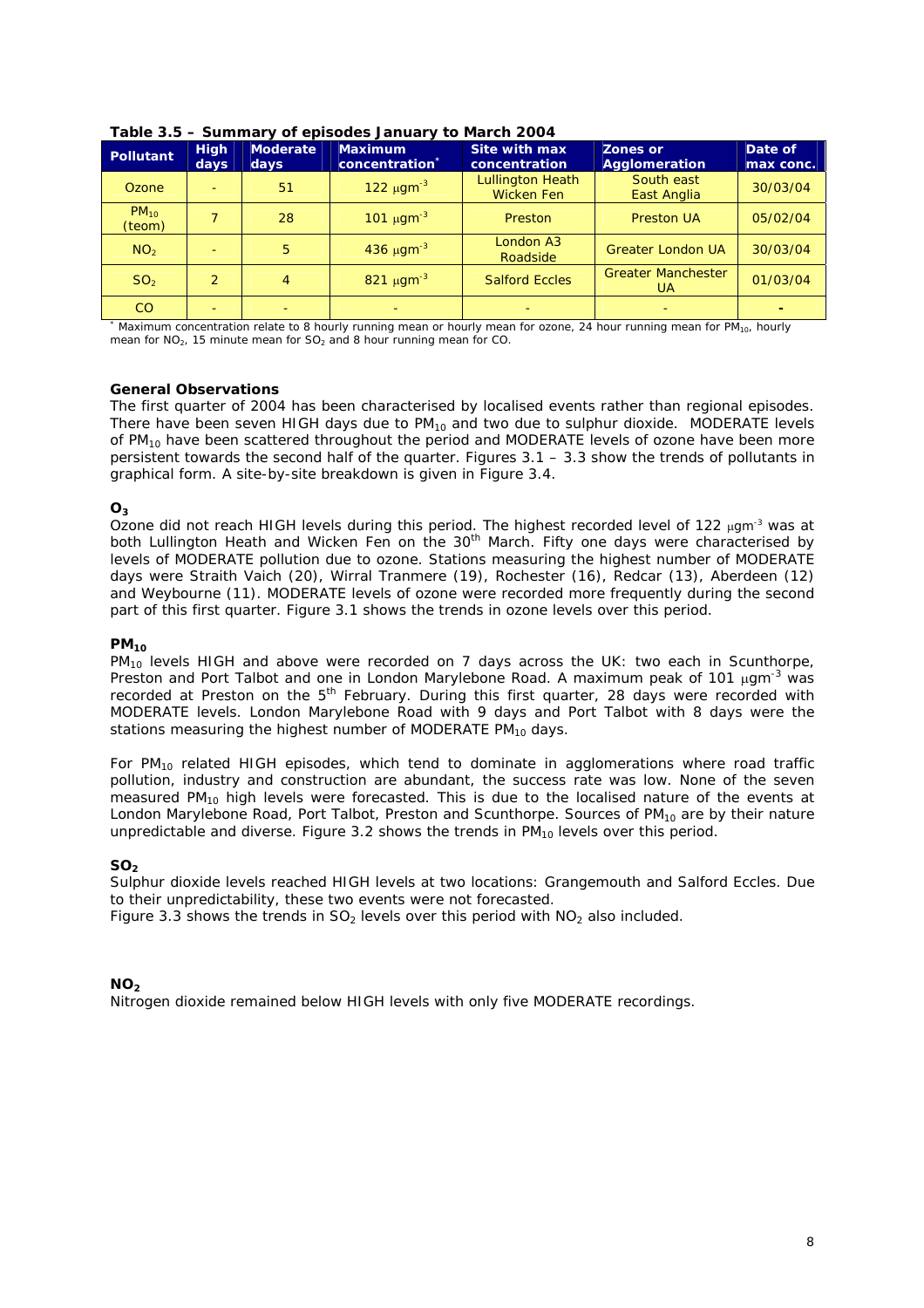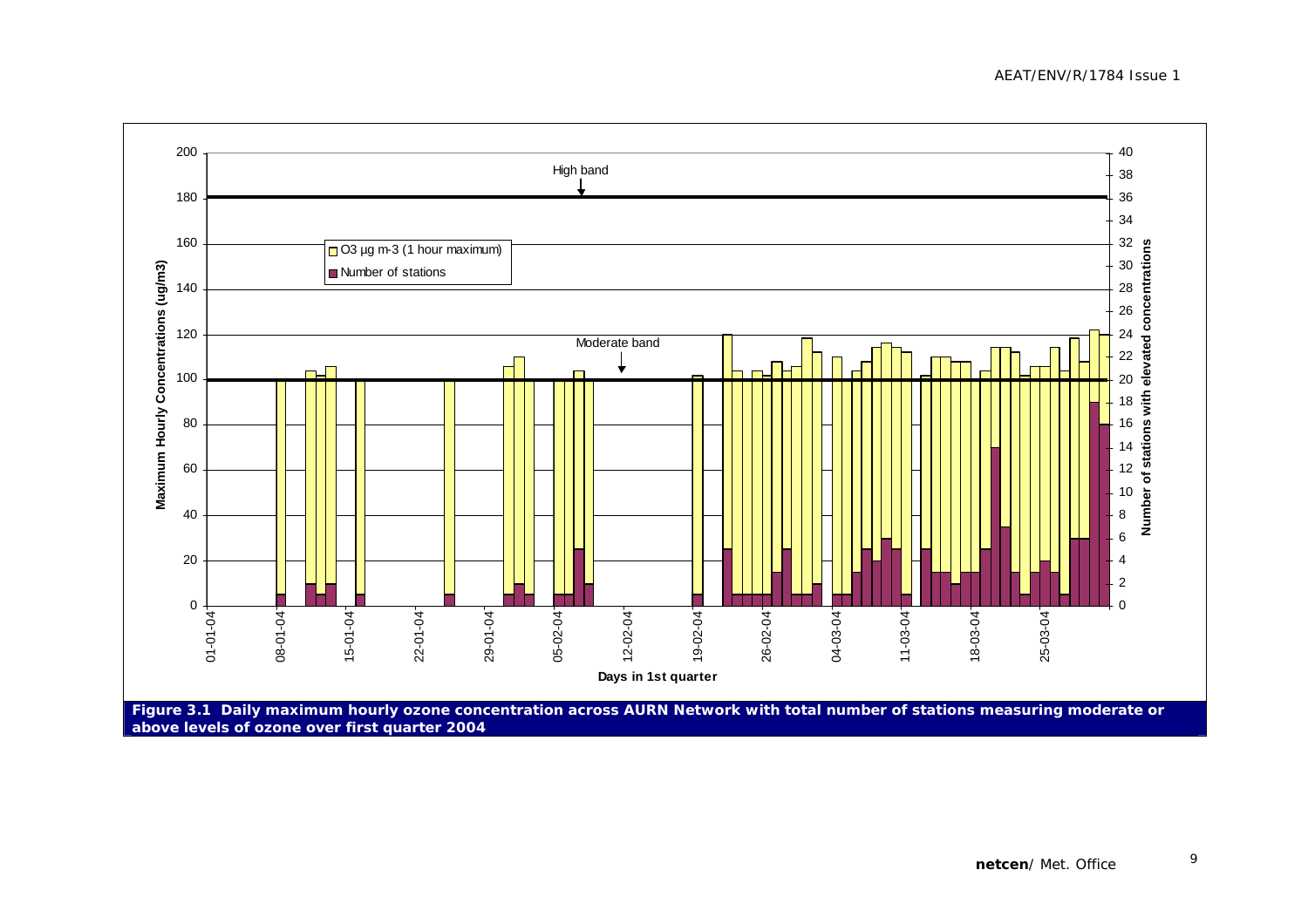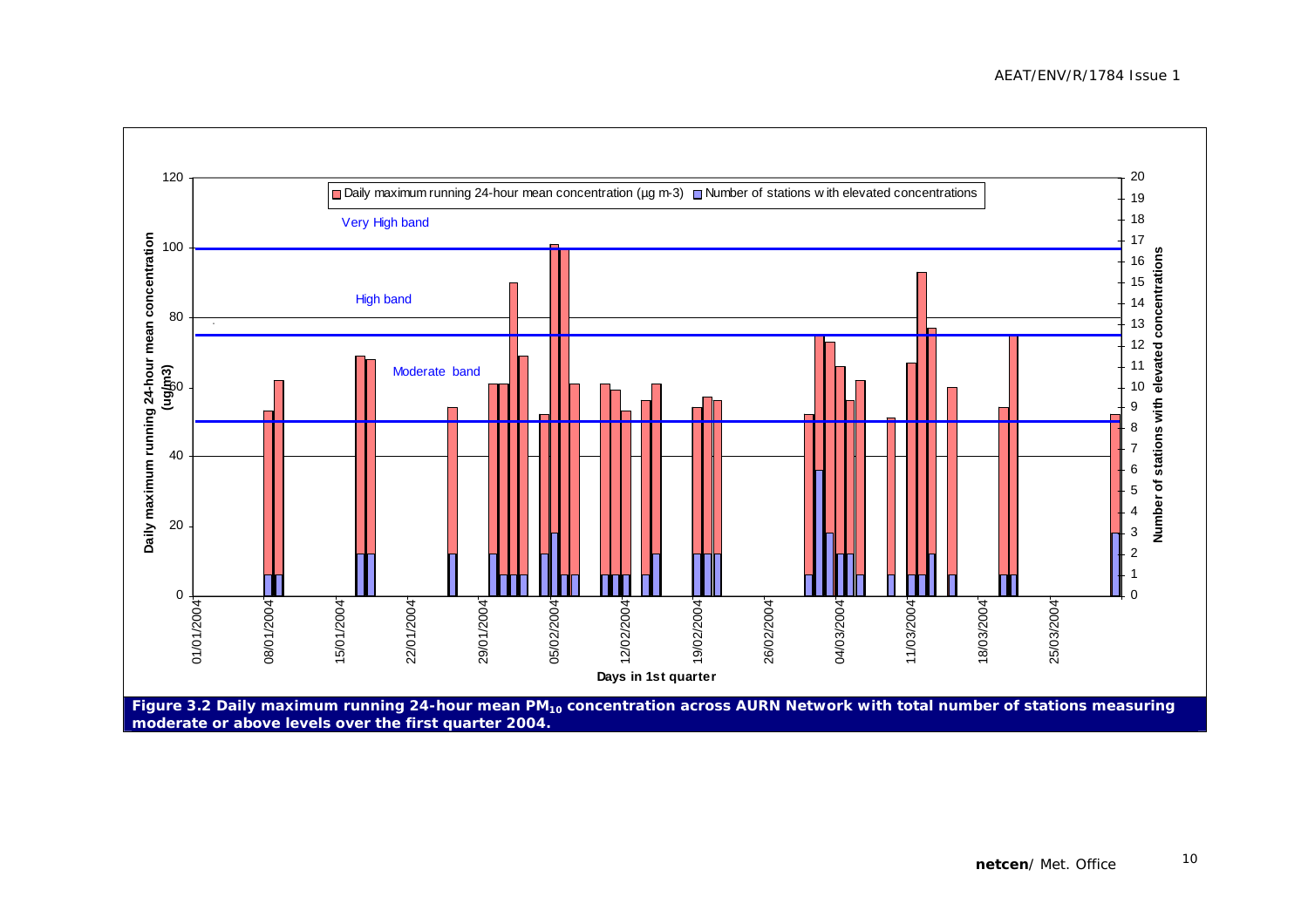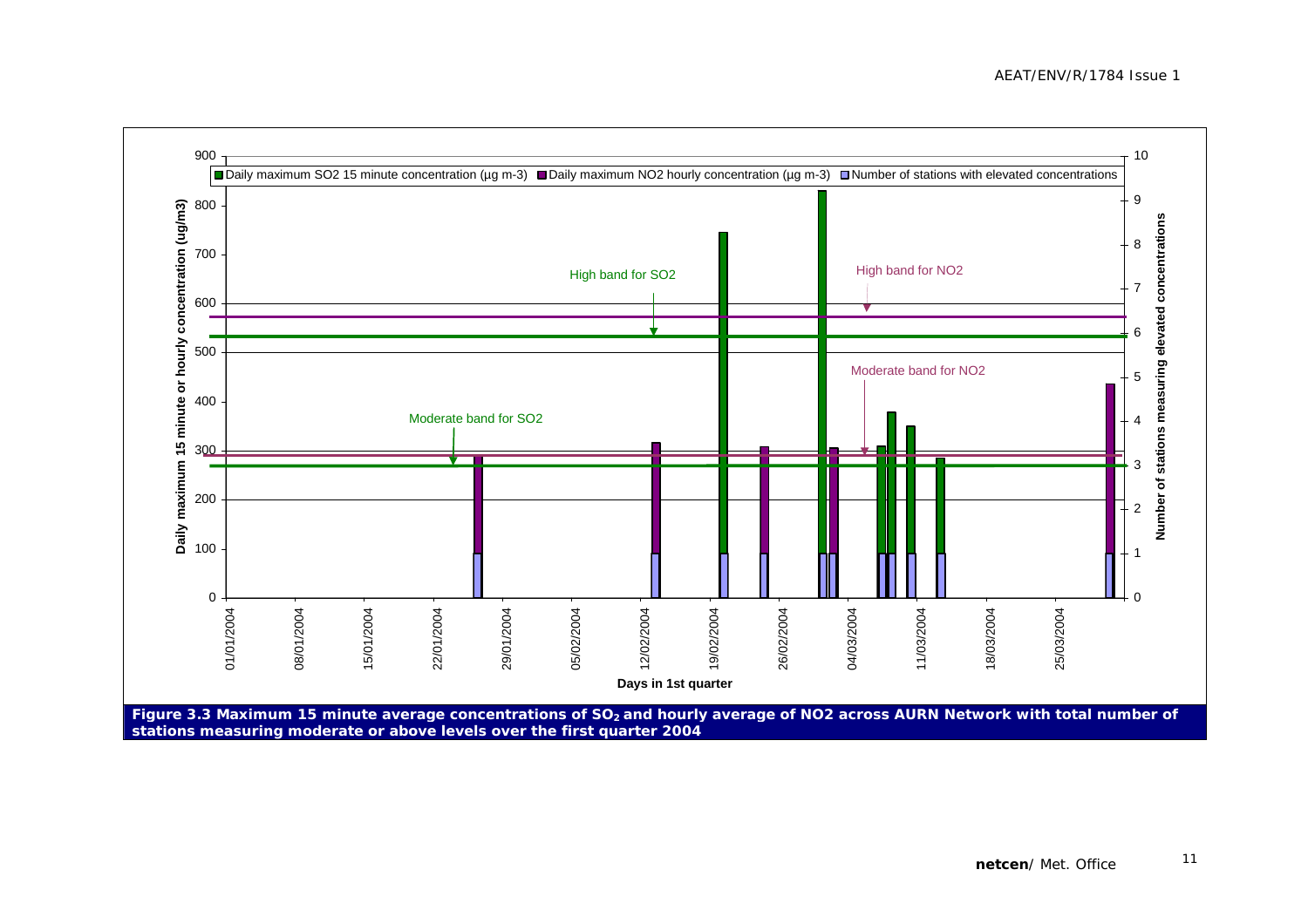2220SO2  $D$ PM<sub>10</sub> 18  $\blacksquare$ NO<sub>2</sub> Number of days moderate and above **Number of days moderate and above**  16O3 14 1210 8 642 $\Omega$ Aberdeen<br>Barnsely Gawber<br>Belfast Cara Street<br>Belfast Clara Street<br>Billingham Bournemouth<br>Bristol Centre<br>Bury Roadside<br>Camden Kerbside Cardiff Centre<br>htty Memorial Park<br>Cwmbran Exeter Roadside<br>Glasgow Kerbside Wigan Leigh<br>Wirral Tranmere<br>Yarner Wood Leicester Centre<br>Liverpool Speke London Eltham<br>-ondon Harlington<br>-ondon Harlington London Southwark<br>London Teddington Middlesborough<br>Narberth Northampton<br>Port Talbot<br>Port Talbot Preston Salford Eccles<br>I West Bromwich Thurrock<br>West London<br>Weybourne<br>Wicken Fen Bottesford Harwell Lullington Heath<br>Aarket Harborough Redcar Derry Edinburgh St Leonards Ladybower Leamington Spa don A3 Roadside London A3 Roadside Marylebone Road London Marylebone Road London N Kensington London Southwark London Teddington ng New Town Rochester Scunthorpe Sheffield Centre Sibton Somerton Stockton-on-Tees Yarm Stoke-on-Trent Centre Strath Vaich Sunderland Aberdeen Barnsely Gawber Belfast Centre Belfast Clara Street Bottesford Bournemouth Bristol Centre Bury Roadside Camden Kerbside Cardiff Centre Coventry Memorial Park Cwmbran Edinburgh St Leonards Exeter Roadside Glasgow Kerbside Grangemouth Grangemouth High Muffles High Muffles Ladybower Leamington Spa Leicester Centre Liverpool Speke London Eltham London Harlington don N Kensington Lullington Heath Market Harborough Middlesborough Narberth Northampton Port Talbot Reading New Town Rochester Salford Eccles Sandwell West Bromwich Scunthorpe Sheffield Centre Somerton Stockton-on-Tees Yarm Stoke-on-Trent Centre Strath Vaich Sunderland Swansea Swansea Thurrock West London Weybourne Wicken Fen Wigan Leigh Wirral Tranmere Yarner Wood Sandy **Sites (provisional data)** 

Figure 3.4 Number of days moderate, high or above during 1<sup>st</sup> quarter 2004 across AURN stations

AEAT/ENV/R/1784 Issue 1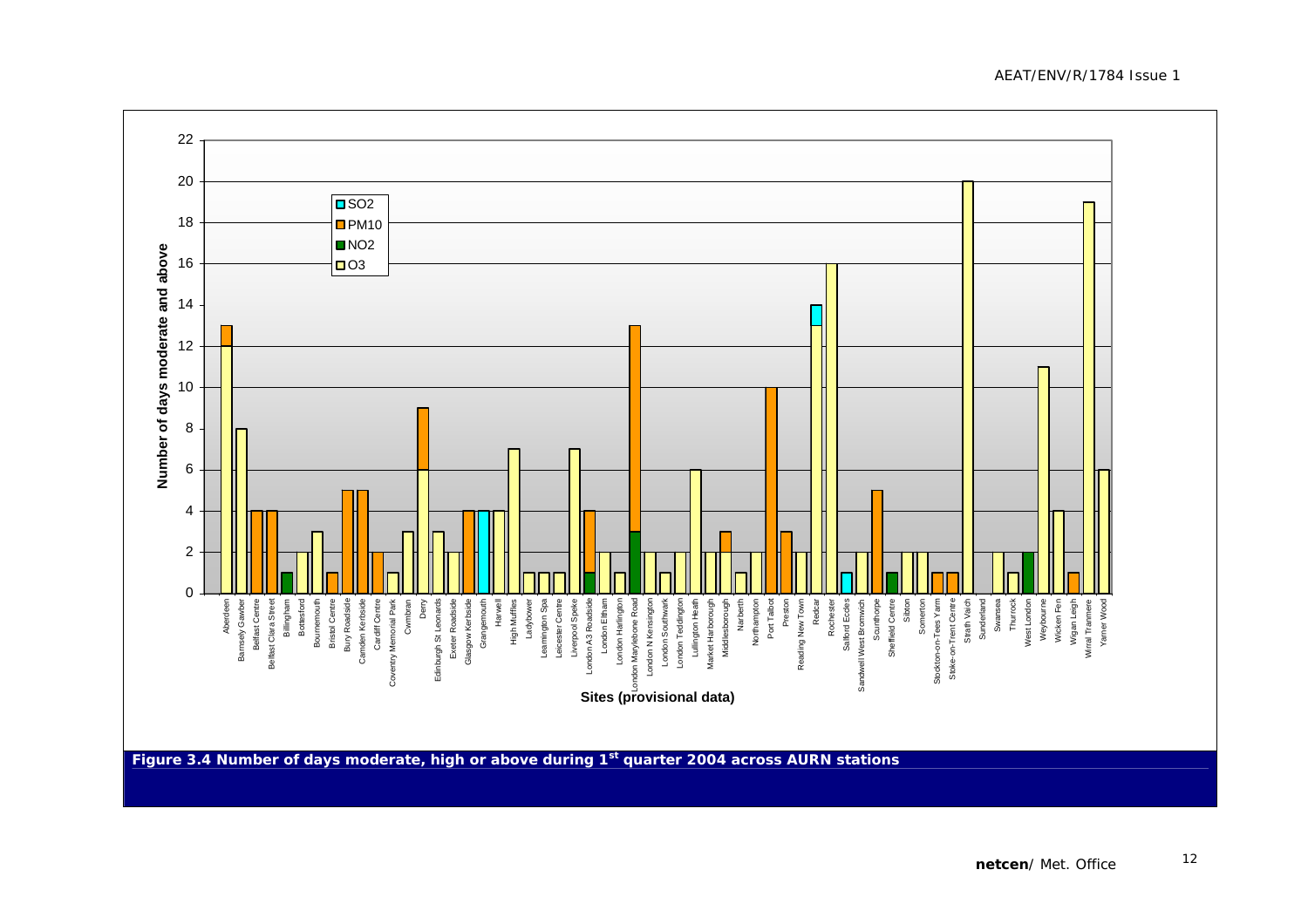### **4 Breakdowns in the service**

All bulletins were successfully delivered to the Air Quality Communications contractor on time; there were no reported breakdowns in the service over this three-month period.

### **5 Additional or enhanced forecasts**

No formal enhanced forecasts can be issued until the format of the enhanced service has been agreed with Defra and the Devolved Administrations.

The air pollution forecast is always re-issued to Teletext, Web and Freephone services at 10.00 a.m local time each day, but will only be updated when the pollution situation is changing.

The bi-weekly air pollution outlooks have continued to be delivered successfully to Defra and other government departments by email on Tuesdays and Fridays.

### **6 Ad-hoc services**

During this period, no new ad-hoc reports were presented to Defra and the Devolved Administrations.

The July 2003 ad-hoc report relating to ozone episodes was, however, reissued following revision of monitoring data.

This and other ad-hoc reports for 2003 are published on the Air Quality Archive at http://www.airquality.co.uk/archive/reports/list.php.

### **7 Ongoing research**

Netcen and the Met office will continue to:

- 1. Investigate ways of using automatic software systems to streamline the activities within the forecasting process, thus allowing forecasters to spend their time more efficiently considering the most accurate forecasts.
- 2. Research the chemistry used in our models, in particular the  $NO<sub>x</sub>$ -NO<sub>2</sub> conversion used in NAME, and the chemical schemes for secondary  $PM_{10}$  and ozone.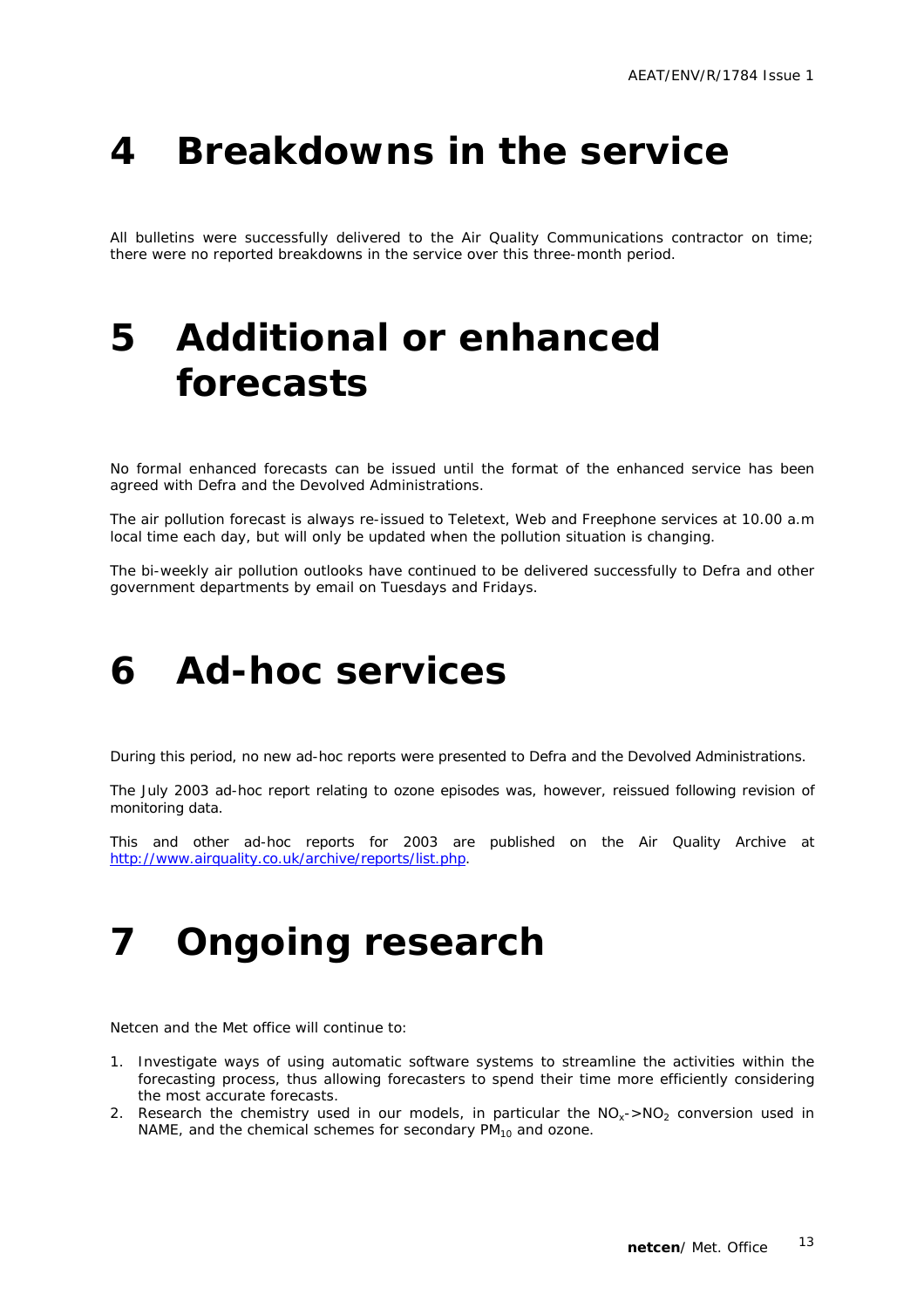- 3. Improve the NAME model runs which can be used for ad-hoc analysis, in particular with regard to investigating the possible long-range transport of PM<sub>10</sub> pollution from forest fires in Russia, and the long-range transport of particles from Saharan Dust Storms.
- 4. Improve and update the emissions inventories used in our models.

### **8 Forward work plan for April to June 2004**

The following activities are planned:

- □ Ongoing daily air pollution forecasting activities.
- Ongoing improvements to NAME model including improved modelling over steep topographical gradients, higher resolution model runs with reduced statistical noise, update of emissions inventory used in the model.
- Publication of the UK Air Quality Forecasting: Annual Report 2003 on the Air Quality Archive Web Site.
- **Publication of the October to December 2003 report on the Air Quality Archive Web Site.**
- Improve the accessibility of the website by use of meta-tags to improve its rating in search engines. Also refine some of the buttons so that they are easier to select.

## **9 Hardware and software inventory**

Defra and the Devolved Administrations own the code for the ozone and secondary  $PM_{10}$  models, but not the graphical interface for these.

Defra and the Devolved Administrations own the software for delivering the air pollution forecast to the Air Quality Communications system.

Defra and the Devolved Administrations also own the web pages used to display the forecasts.

No computer hardware being used on this project is currently owned by Defra and the Devolved Administrations.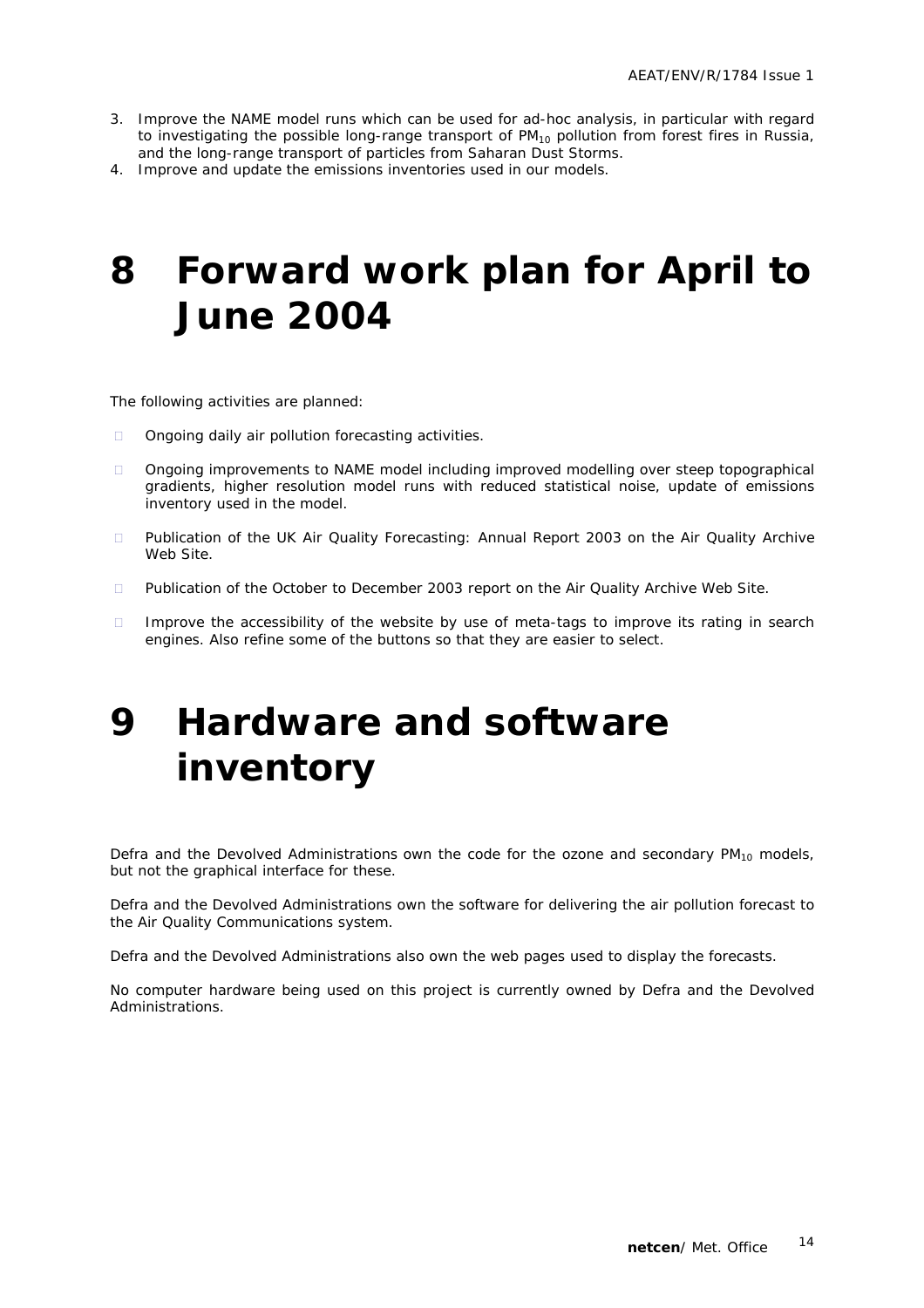# **Appendix 1 - Air Pollution Index**

### **CONTENTS**

**1 Table showing the Air Pollution index**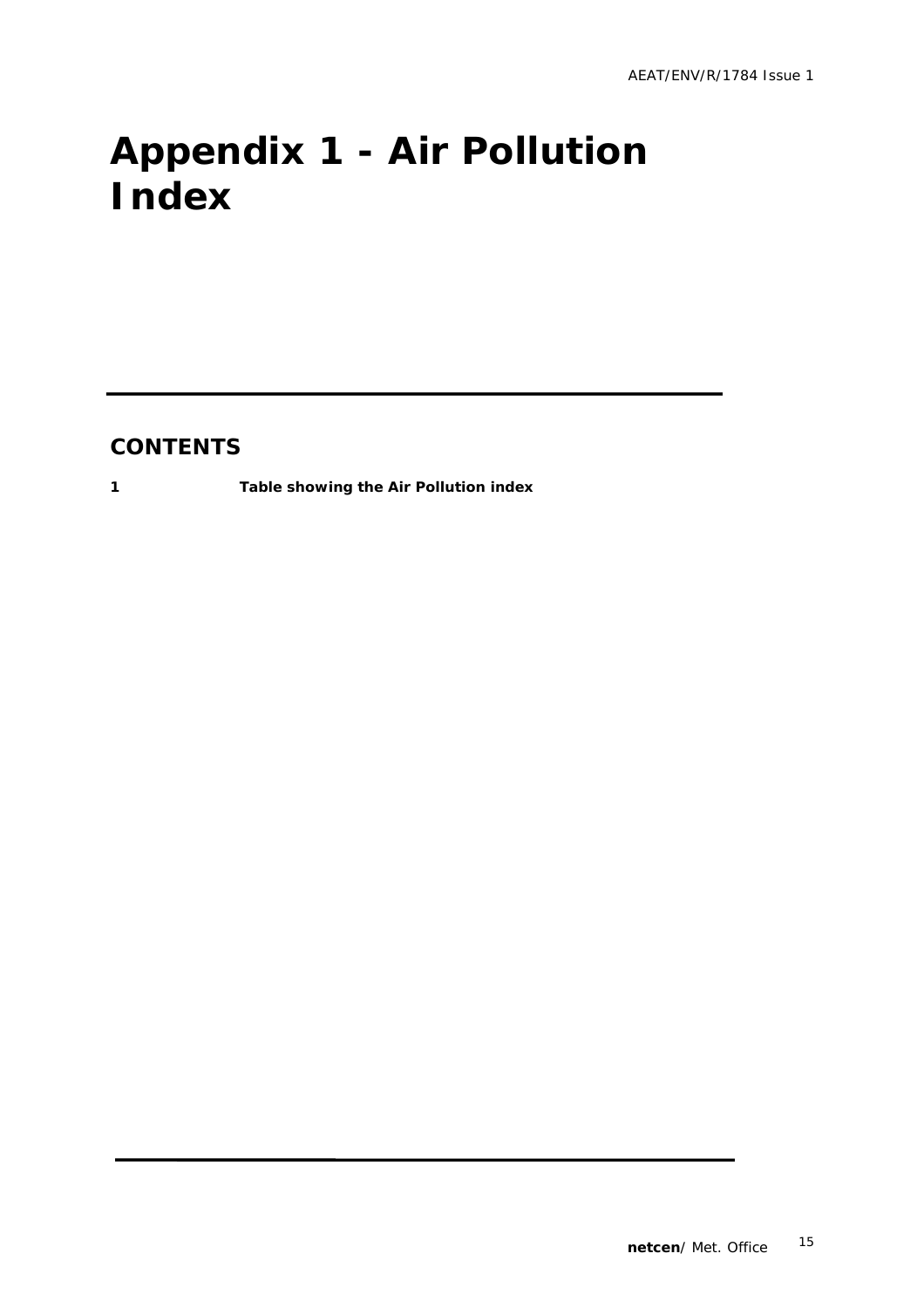#### AEAT/ENV/R/1784 Issue 1

| <b>Old</b><br><b>Banding</b> | <b>Index</b>    | Ozone 8-hourly/<br><b>Hourly mean</b> |                | <b>Nitrogen Dioxide</b><br><b>Hourly Mean</b> |                | <b>Sulphur Dioxide</b><br><b>15-Minute Mean</b> |                | <b>Carbon Monoxide</b><br>8-Hour Mean |               | <b>PM<sub>10</sub> Particles</b><br>24-Hour Mean |
|------------------------------|-----------------|---------------------------------------|----------------|-----------------------------------------------|----------------|-------------------------------------------------|----------------|---------------------------------------|---------------|--------------------------------------------------|
|                              |                 | $\mu$ gm <sup>-3</sup>                | ppb            | $\mu$ gm <sup>-3</sup>                        | ppb            | $\mu$ gm <sup>-3</sup>                          | ppb            | $mgm^{-3}$                            | ppm           | $\mu$ gm <sup>-3</sup>                           |
| <b>LOW</b>                   |                 |                                       |                |                                               |                |                                                 |                |                                       |               |                                                  |
|                              |                 | $0 - 32$                              | $0 - 16$       | $0 - 95$                                      | $0 - 49$       | $0 - 88$                                        | $0 - 32$       | $0 - 3.8$                             | $0.0 - 3.2$   | $0 - 16$                                         |
|                              | $\overline{2}$  | $33 - 66$                             | $17 - 32$      | $96 - 190$                                    | $50-99$        | 89-176                                          | $33 - 66$      | $3.9 - 7.6$                           | $3.3 - 6.6$   | $17 - 32$                                        |
|                              | 3 <sup>1</sup>  | 67-99                                 | $33 - 49$      | 191-286                                       | 100-149        | 177-265                                         | 67-99          | $7.7 - 11.5$                          | $6.7 - 9.9$   | $33 - 49$                                        |
| <b>MODERATE</b>              |                 |                                       |                |                                               |                |                                                 |                |                                       |               |                                                  |
|                              | 4               | 100-126                               | $50 - 62$      | 287-381                                       | 150-199        | 266-354                                         | 100-132        | $11.6 - 13.4$                         | $10.0 - 11.5$ | 50-57                                            |
|                              | 5               | $127 - 152$                           | $63 - 76$      | $382 - 477$                                   | 200-249        | 355-442                                         | 133-166        | $13.5 - 15.4$                         | $11.6 - 13.2$ | 58-66                                            |
|                              | 6.              | 153-179                               | 77-89          | 478-572                                       | 250-299        | 443-531                                         | 167-199        | $15.5 - 17.3$                         | $13.3 - 14.9$ | $67 - 74$                                        |
| <b>HIGH</b>                  |                 |                                       |                |                                               |                |                                                 |                |                                       |               |                                                  |
|                              | 7               | 180-239                               | $90 - 119$     | 573-635                                       | 300-332        | 532-708                                         | 200-266        | $17.4 - 19.2$                         | $15.0 - 16.5$ | $75 - 82$                                        |
|                              | 8               | 240-299                               | 120-149        | 636-700                                       | 333-366        | 709-886                                         | 267-332        | $19.3 - 21.2$                         | $16.6 - 18.2$ | 83-91                                            |
|                              | 9               | 300-359                               | 150-179        | 701-763                                       | 367-399        | 887-1063                                        | 333-399        | $21.3 - 23.1$                         | $18.3 - 19.9$ | 92-99                                            |
| <b>VERY HIGH</b>             |                 |                                       |                |                                               |                |                                                 |                |                                       |               |                                                  |
|                              | 10 <sup>°</sup> | $\geq$ 360 µgm <sup>-3</sup>          | $\geq 180$ ppb | $\geq$ 764 μgm <sup>-3</sup>                  | $\geq 400$ ppb | $≥1064 \mu$ gm <sup>-3</sup>                    | $\geq 400$ ppb | $\geq$ 23.2 mgm <sup>-3</sup>         | $\geq 20$ ppm | $\geq$ 100 μgm <sup>-3</sup>                     |

| <b>Old Banding</b> | <b>New Index</b> | <b>Health Descriptor</b>                                                                                                            |
|--------------------|------------------|-------------------------------------------------------------------------------------------------------------------------------------|
| <b>LOW</b>         |                  |                                                                                                                                     |
|                    |                  |                                                                                                                                     |
|                    |                  | Effects are unlikely to be noticed even by individuals who know they are sensitive to air pollutants                                |
|                    |                  |                                                                                                                                     |
| <b>MODERATE</b>    |                  |                                                                                                                                     |
|                    |                  |                                                                                                                                     |
|                    |                  | Mild effects unlikely to require action may be noticed amongst sensitive individuals                                                |
|                    |                  |                                                                                                                                     |
| <b>HIGH</b>        |                  |                                                                                                                                     |
|                    |                  | Significant effects may be noticed by sensitive individuals and action to avoid or reduce these effects may be needed (e.g.         |
|                    |                  | reducing exposure by spending less time in polluted areas outdoors). Asthmatics will find that their "reliever inhaler is likely to |
|                    | 9                | reverse the effects on the lung.                                                                                                    |
| <b>VERY HIGH</b>   |                  |                                                                                                                                     |
|                    | 10               | The effects on sensitive individuals described for "HIGH" levels of pollution may worsen.                                           |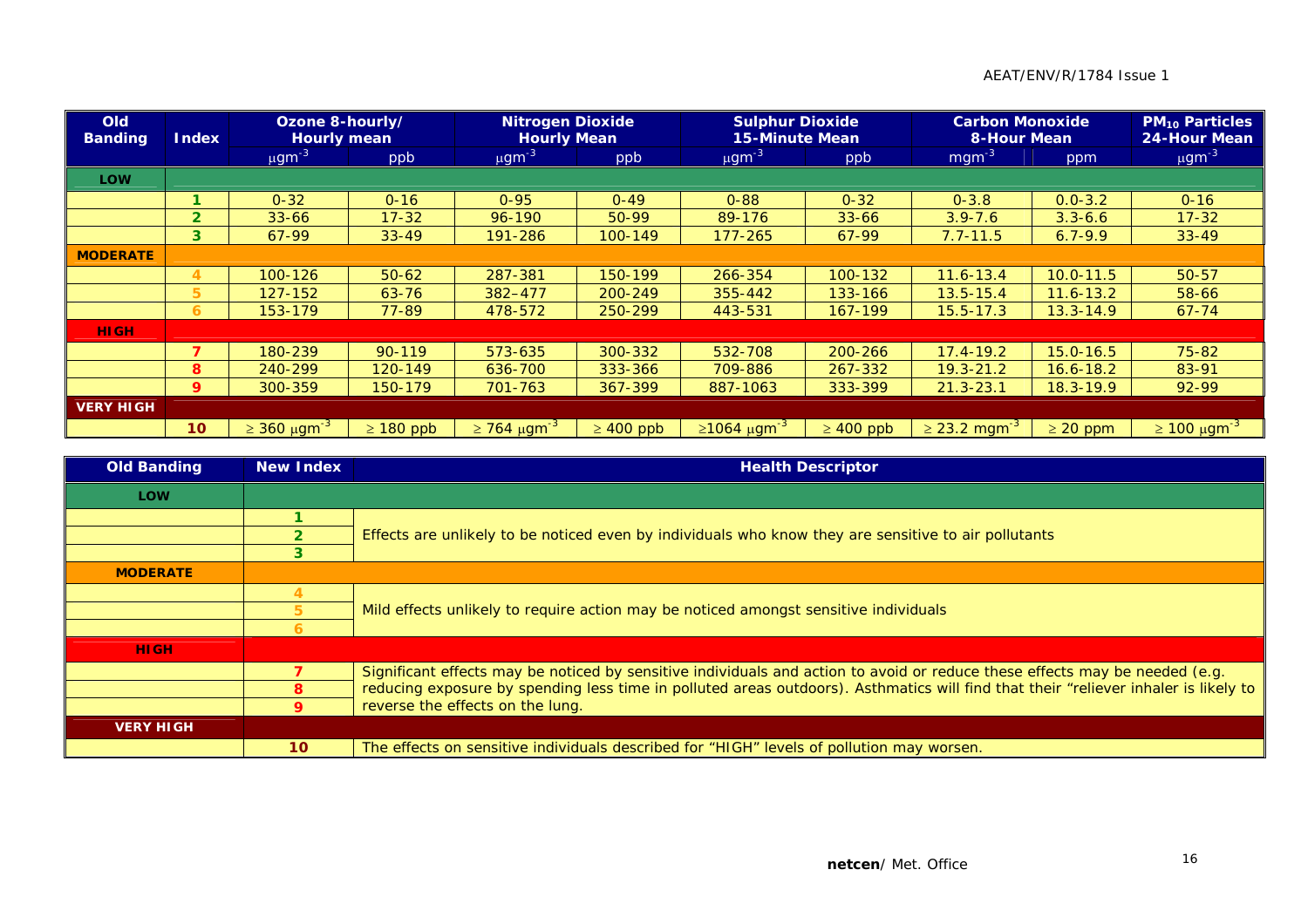# **Appendix 2 - Forecasting Zones and Agglomerations**

### **CONTENTS**

|                         | Table showing the Air Pollution Forecasting Zones and     |  |
|-------------------------|-----------------------------------------------------------|--|
|                         | Agglomerations, together with populations (based on 1991) |  |
|                         | Census).                                                  |  |
| $\overline{\mathbf{2}}$ | Map of Forecasting Zones and Agglomerations.              |  |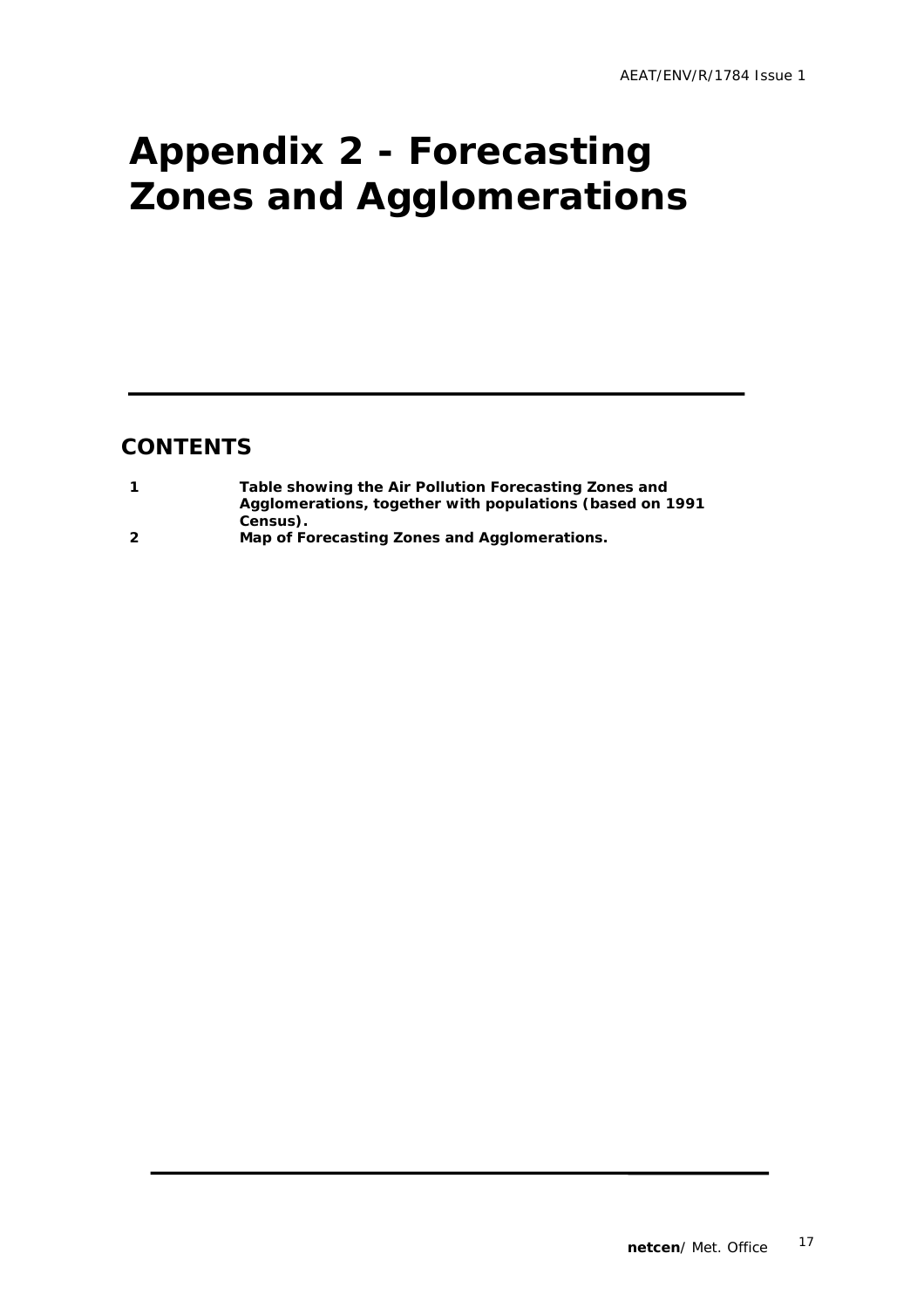#### **Forecasting Zones**

| Zone                             | <b>Population</b> |  |
|----------------------------------|-------------------|--|
|                                  |                   |  |
| <b>East Midlands</b>             | 2923045           |  |
| <b>Eastern</b>                   | 4788766           |  |
| <b>Greater London</b>            | 7650944           |  |
| <b>North East</b>                | 1287979           |  |
| <b>North West and Merseyside</b> | 2823559           |  |
| <b>South East</b>                | 3702634           |  |
| <b>South West</b>                | 3728319           |  |
| <b>West Midlands</b>             | 2154783           |  |
| <b>Yorkshire and Humberside</b>  | 2446545           |  |
|                                  |                   |  |
| <b>South Wales</b>               | 1544120           |  |
| <b>North Wales</b>               | 582488            |  |
|                                  |                   |  |
| <b>Central Scotland</b>          | 1628460           |  |
| <b>Highland</b>                  | 364639            |  |
| <b>North East Scotland</b>       | 933485            |  |
| <b>Scottish Borders</b>          | 246659            |  |
|                                  |                   |  |
| <b>Northern Ireland</b>          | 1101868           |  |

#### **Forecasting Agglomerations**

| Agglomeration                        | <b>Population</b> |
|--------------------------------------|-------------------|
|                                      |                   |
| Brighton/Worthing/Littlehampton      | 437592            |
| <b>Bristol Urban Area</b>            | 522784            |
| <b>Greater Manchester Urban Area</b> | 2277330           |
| Leicester                            | 416601            |
| Liverpool Urban Area                 | 837998            |
| <b>Nottingham Urban Area</b>         | 613726            |
| <b>Portsmouth</b>                    | 409341            |
| <b>Sheffield Urban Area</b>          | 633362            |
| <b>Tyneside</b>                      | 885981            |
| West Midlands Urban Area             | 2296180           |
| West Yorkshire Urban Area            | 1445981           |
|                                      |                   |
| Cardiff                              | 306904            |
| Swansea/Neath/Port Talbot            | 272456            |
|                                      |                   |
| <b>Edinburgh Urban Area</b>          | 416232            |
| <b>Glasgow Urban Area</b>            | 1315544           |
|                                      |                   |
| <b>Belfast</b>                       | 475987            |